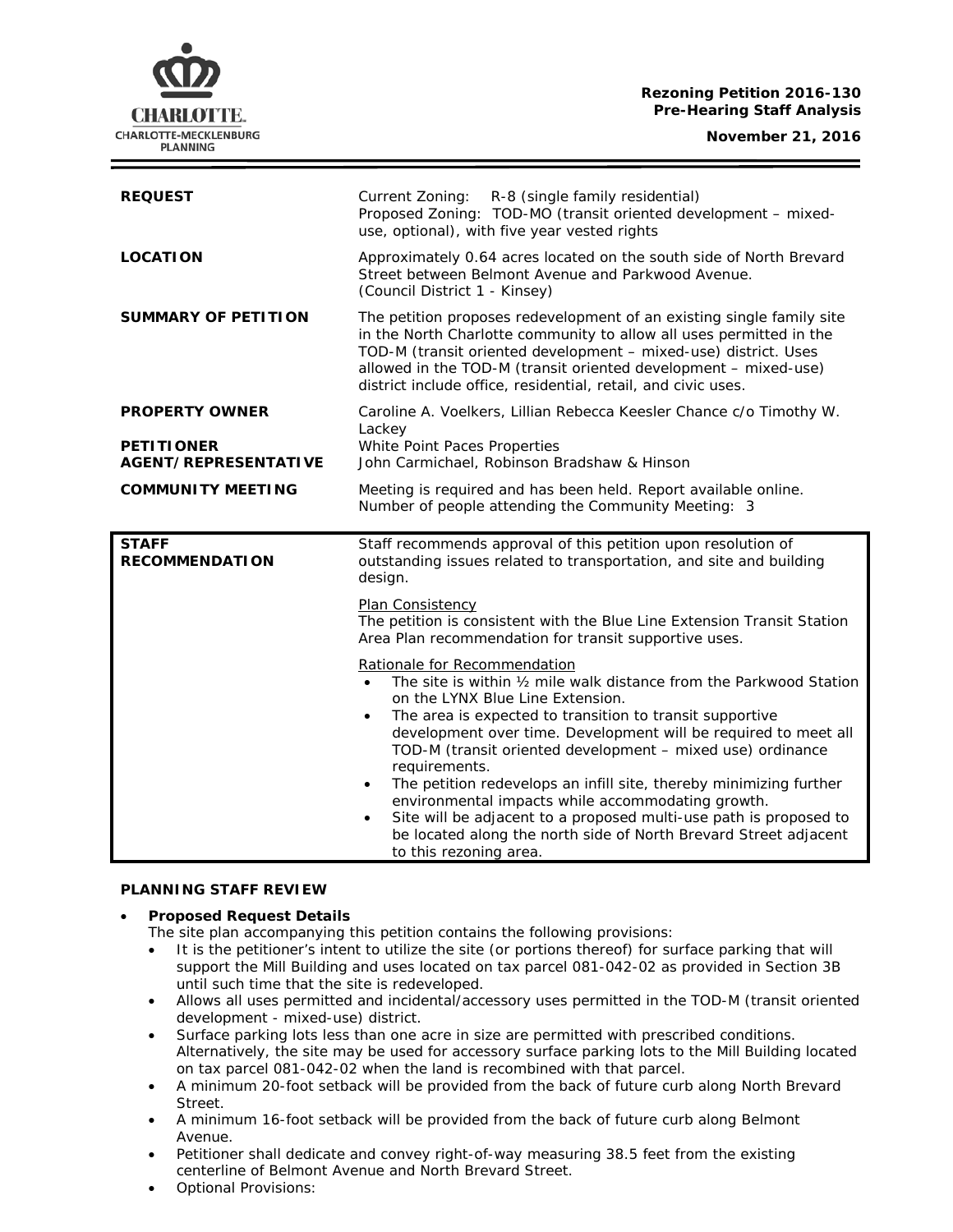- Until such time that a parcel located within the site is redeveloped, the existing building located on such parcel may remain in place and be devoted to uses permitted therein.
- Existing buildings located on the site shall not be required to meet the urban design standards of the TOD-M zoning district.
- Until such time as the site is redeveloped, the site shall not be required to meet the minimum residential density and/or the minimum floor area ratio requirements of the TOD-M district.
- Until such time that the site is redeveloped, the uses and development located on the site shall not be required to meet the minimum and/or maximum parking requirements of the ordinance due to the proximity of the site to a transit station and the unique elements of the site.
- It is anticipated that the site will be redeveloped in phases, and it is the petitioner's intent to utilize the site (or portions thereof) for surface parking that will support the Mill Building and uses located on tax parcel 081-042-02 as provided in Section 3B until such time that the site is redeveloped. During the time period in which the site (or portions thereof) is devoted to surface parking that will support the Mill Building and uses located on tax parcel 081-042-02, the optional provisions shall apply to the site. These optional provisions may not be utilized upon the redevelopment of the site.
- A surface parking lot or parking lots may cover the entire width and depth of the site (or a parcel within the site) subject to the required setbacks and yards.
- Surface parking and vehicular maneuvering areas shall be permitted between the permitted uses on the site (or on a parcel within the site) and the required setbacks.
- A surface parking lot or parking lots that are located on the sides of any structures located on the site (or on a parcel within the site) may cover more than 35% of the total lot width subject to the required setbacks and yards.

## • **Existing Zoning and Land Use**

- Petition 2003-099D(2) correctively rezoned the subject property from B-2 (general business) to R-8 (single family residential) as implementation of the *Optimist Park Neighborhood Plan*.
- The subject property is currently developed with five single family detached dwellings.
- Surrounding properties on the north side of North Brevard Street contain warehouse uses and vacant lots in I-2 (general industrial) and TOD-MO (transit oriented development - mixed-use, optional) zoning.
- A mixture of uses consisting of warehouses, a junk yard, a religious institution, single family and multi-family dwelling units are developed on the south side of North Brevard Street between East 13<sup>th</sup> Street and East 16<sup>th</sup> Street in R-8 (single family residential), R-22MF (multi-family residential), UR-2(CD) (urban residential, conditional), I-2 (general industrial), TOD-M (transit oriented development - mixed-use), TOD-MO (transit oriented development - mixed-use, optional) zoning districts
- See "Rezoning Map" for existing zoning in the area.

### • **Rezoning History in Area**

- Petition 2016-069 rezoned 0.83 acres located on the southeast corner at the intersection of Belmont Avenue and North Caldwell Street from I-2 (general industrial) to TOD-M (transit oriented development – mixed-use) to allow all transit supportive uses per conventional TOD-M (transit oriented development - mixed-use) zoning.
- Petition 2016-029 rezoned 11.85 acres located on the east and west side of North Brevard Street and generally surrounded by Parkwood Avenue, Belmont Avenue, East 16<sup>th</sup> Street and North Brevard Street from R-8 (single family residential), R-22MF (multi-family residential) and I-2 (general industrial) to TOD-MO (transit oriented development – mixed-use, optional) to reuse an existing mill building in the Optimist Park neighborhood and within ½ mile of the Parkwood Transit Station for all uses permitted in the TOD-M (transit oriented development mixed-use) district.
- Petition 2015-125 rezoned 4.78 acres located east of 13th Street and west of Belmont Avenue, between North Brevard Street and North Davidson Street, to TOD-M (transit oriented development – mixed-use) to allow all transit supportive uses per conventional TOD-M (transit oriented development – mixed-use) zoning.

### • **Public Plans and Policies**

- The *Blue Line Extension Transit Station Area Plan* (2013) recommends transit supportive uses for the subject site.
- The adopted area plan recommends that height be established by ordinance requirements.
- A proposed multi-use path is proposed to be located along the north side of North Brevard Street adjacent to this rezoning area.

### • **TRANSPORTATION CONSIDERATIONS**